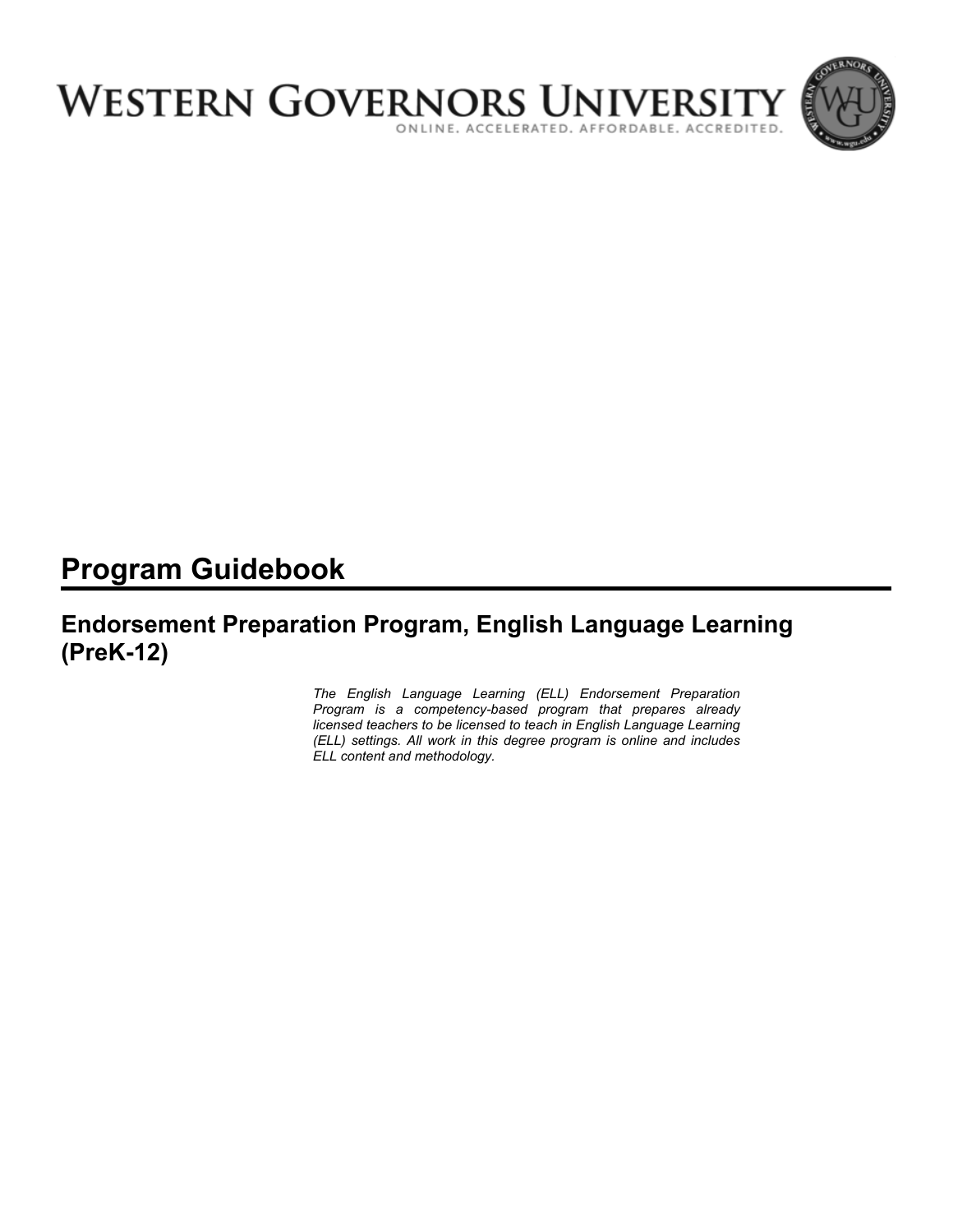# **Understanding the Competency-Based Approach**

Practically speaking, how do competency-based programs like those offered at Western Governors University (WGU) work? Unlike traditional universities, WGU does not award degrees based on completion of a certain number of credit hours or a certain set of required courses. Instead, you will earn your degree by demonstrating your skills, knowledge, and understanding of important concepts.

Progress through a degree program is governed not by the amount of time you spend in class but by your ability to demonstrate mastery of competencies as you complete required courses. Of course, you will need to engage in learning experiences as you review competencies or develop knowledge and skills in areas in which you may be weak. To help you acquire the knowledge and skills you need to complete your courses and program, WGU provides a rich array of learning resources. Your program mentor will work closely with you to help you understand the competencies required for your program and to help you create a schedule for completing your courses. You will also work closely with course instructors as you engage in each of your courses. As subject matter experts, course instructors will guide you through the content you must master to pass the course assessments.

The benefit of this competency-based system is that enables students who are knowledgeable about a particular subject to make accelerated progress toward completing a degree, even if they lack college experience. You may have gained skills and knowledge of a subject while on the job, accumulated wisdom through years of life experience, or already taken a course on a particular subject. WGU will award your degree based on the skills and knowledge that you possess and can demonstrate—not the number of credits hours on your transcript.

# **Accreditation**

Western Governors University is the only university in the history of American higher education to have earned accreditation from four regional accrediting commissions. WGU's accreditation was awarded by (1) the Northwest Commission on Colleges and Universities, (2) the Higher Learning Commission of the North Central Association of Colleges and Schools, (3) the Accrediting Commission for Community and Junior Colleges of the Western Association of Schools and Colleges, and (4) the Accrediting Commission for Senior Colleges and Universities of the Western Association of Schools and Colleges. The university's accreditation status is now managed by the Northwest Commission on Colleges and Universities (NWCCU), which reaffirmed WGU's accreditation in February 2020. The WGU Teachers College is accredited at the initial-licensure level by the Council for the Accreditation of Educator Preparation (CAEP) and by the Association of Advancing Quality in Educator Preparation (AAQEP) . The nursing programs are accredited by the Commission on Collegiate Nursing Education (CCNE). The Health Information Management program is accredited by the Commission on Accreditation for Health Informatics and Information Management Education (CAHIIM). The College of Business programs are accredited by the Accreditation Council for Business Schools and Programs (ACBSP).

### **The Degree Plan**

The focus of your program is your personalized Degree Plan. The Degree Plan is a detailed blueprint of the courses you will need to complete in order to earn your degree. The Degree Plan also lays out the accompanying learning resources and assessments that compose your program. The list of courses in the Degree Plan is often referred to as the standard path. The amount of time it takes to complete your program depends on both the amount of new information you need to learn and the amount of time you plan to devote each week to study.

Students vary widely in the specific skills and information they need to learn. For example, some students may be highly knowledgeable in a particular subject matter and would not need to engage in new learning opportunities. Other students may find that portions of the program require them to learn new information and that they need to take an online class or participate in a study module to acquire the knowledge and skills needed to fulfill program competencies in that area. Some individuals may be able to devote as little as 15–20 hours per week to the program, while others may need to devote more time. For this reason,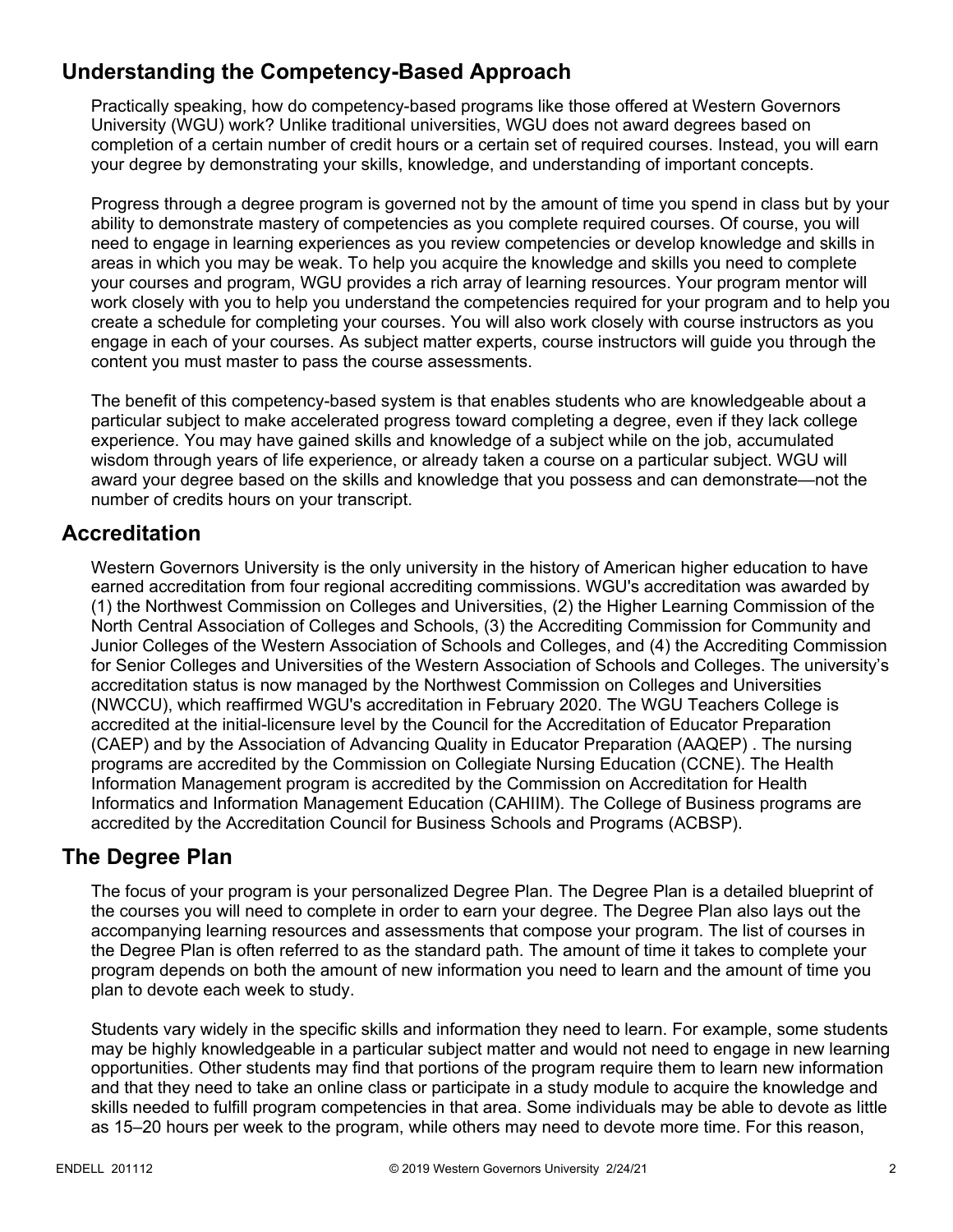pre-assessments are there to help your program mentor form a profile of your prior knowledge and create a personalized Degree Plan.

### **How You Will Interact with Faculty**

At WGU, faculty serve in specialized roles, and they will work with you individually to provide the guidance, instruction, and support you will need to succeed and graduate. As a student, it is important for you to take advantage of this support. It is key to your progress and ultimate success.

Upon your enrollment, you will be assigned a program mentor—an expert in your field of study who will provide you with regular program-level guidance and support from the day you start until the day you graduate. Your program mentor will set up regular telephone appointments (weekly at first) with you, which you will be expected to keep. The mentor will review program competencies with you and work with you to develop a plan and schedule for your coursework. Your program mentor will serve as your main point of contact throughout your program—helping you set weekly study goals, recommending specific learning materials, telling you what to expect in courses, and keeping you motivated. In addition to regular calls, your program mentor is available to help you resolve questions and concerns as they arise.

For many of the courses at WGU, you will be required to complete performance assessments. These include reports, papers, presentations, and projects that let you demonstrate your mastery of the required competencies. A separate group of faculty members, called evaluators, will review your work to determine whether it meets requirements. Evaluators are also subject matter experts in their field of evaluation. If your assessment needs further work before it "passes," these evaluators, who review your work anonymously, will provide you with instructional feedback to help you meet evaluation standards and allow you to advance.

### **Connecting with Other Mentors and Fellow Students**

As you proceed through your Degree Plan, you will have direct contact with multiple faculty members. These communications can take a variety of forms, including participation in one-on-one discussions, chats in the learning communities, and live cohort and webinar opportunities. As a WGU student, you will have access to your own personal MyWGU Student Portal, which will provide a gateway to your courses of study, learning resources, and learning communities where you will interact with faculty and other students.

The learning resources in each course are specifically designed to support you as you develop competencies in preparation for your assessments. These learning resources may include reading materials, videos, tutorials, cohort opportunities, community discussions, and live discussions that are guided by course instructors who are experts in their field. You will access your program community during your orientation course to network with peers who are enrolled in your program and to receive continued support through professional enrichment and program-specific chats, blogs, and discussions. WGU also provides Student Services associates to help you and your program mentor solve any special problems that may arise.

### **Orientation**

The WGU orientation course focuses on acquainting you with WGU's competency-based model, distance education, technology, and other resources and tools available for students. You will also utilize WGU program and course communities, participate in activities, and get to know other students at WGU. The orientation course must be completed before you can start your first term at WGU.

# **Transferability of Prior College Coursework**

Because WGU is a competency-based institution, it does not award degrees based on credits but rather on demonstration of competency. WGU undergraduate programs may accept transfer credits or apply a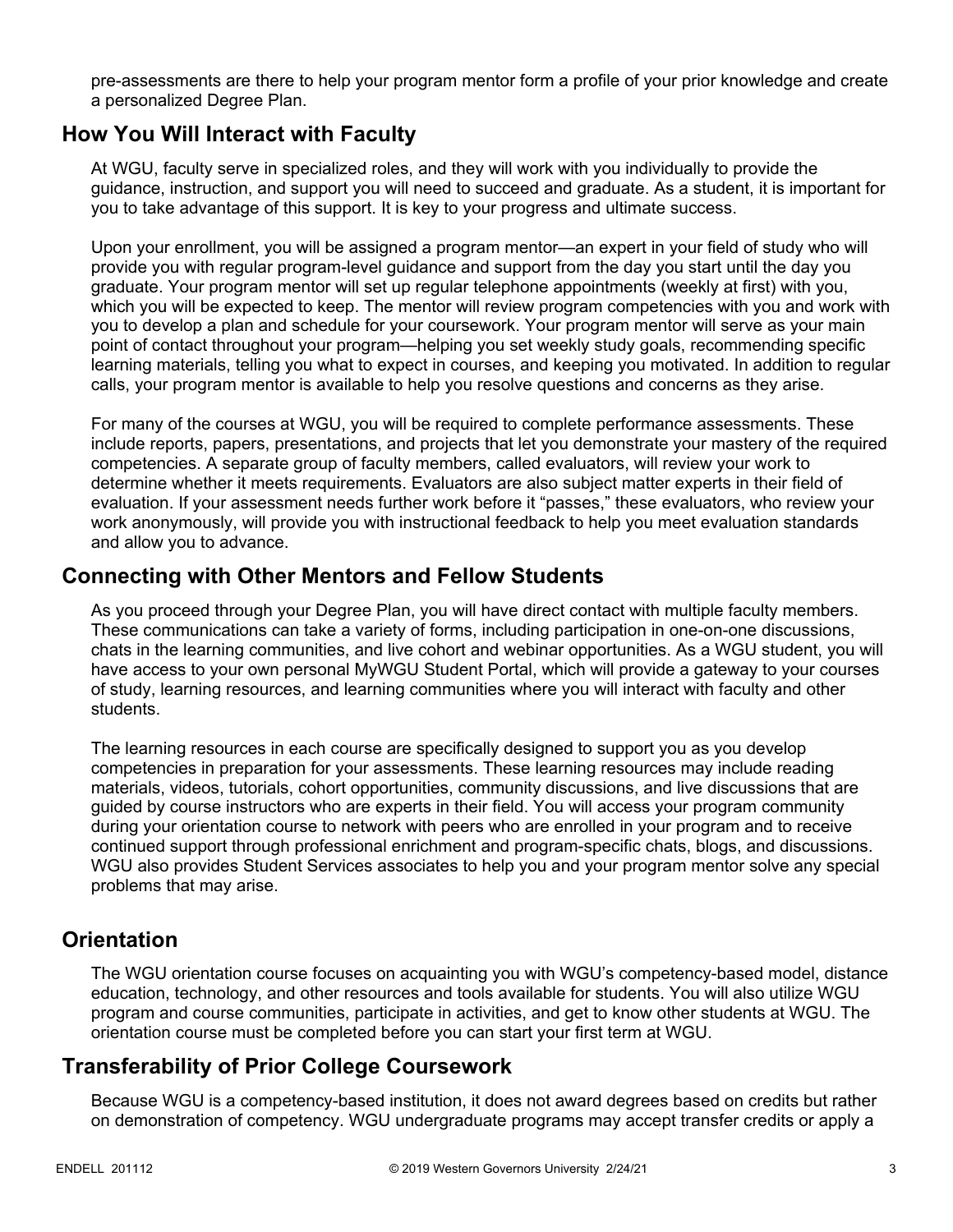'Requirement Satisfied' (RS) in some cases. Refer to your specific program transfer guidelines to determine what can be satisfied by previously earned college credits. In most cases, WGU does not accept college transfer credits at the graduate (master's) level. Students entering graduate programs must have their undergraduate degree transcripts verified before being admitted to WGU. In addition to a program's standard course path, there may be additional state-specific requirements.

#### [Click here for the Student Handbook](http://cm.wgu.edu/)

WGU does not waive any requirements based on a student's professional experience and does not perform a "résumé review" or "portfolio review" that will automatically waive any degree requirements. Degree requirements and transferability rules are subject to change in order to keep the degree content relevant and current.

Remember, WGU's competency-based approach lets you take advantage of your knowledge and skills, regardless of how you obtained them. Even when you do not directly receive credit, the knowledge you possess may help you accelerate the time it takes to complete your degree program.

### **Continuous Enrollment, On Time Progress, and Satisfactory Academic Progress**

WGU is a "continuous enrollment" institution, which means you will be automatically enrolled in each of your new terms while you are at WGU. Each term is six months long. Longer terms and continuous enrollment allow you to focus on your studies without the hassle of unnatural breaks between terms that you would experience at a more traditional university. At the end of every six-month term, you and your program mentor will review the progress you have made and revise your Degree Plan for your next sixmonth term.

WGU requires that students make measurable progress toward the completion of their degree programs every term. We call this "On-Time Progress," denoting that you are on track and making progress toward on-time graduation. As full-time students, graduate students must enroll in at least 8 competency units each term, and undergraduate students must enroll in at least 12 competency units each term. Completing at least these minimum enrollments is essential to On-Time Progress and serves as a baseline from which you may accelerate your program. We measure your progress based on the courses you are able to pass, not on your accumulation of credit hours or course grades. Every time you pass a course, you are demonstrating that you have mastered skills and knowledge in your degree program. For comparison to traditional grading systems, passing a course means you have demonstrated competency equivalent to a "B" grade or better.

WGU assigns competency units to each course in order to track your progress through the program. A competency unit is equivalent to one semester credit of learning. Some courses may be assigned 3 competency units while others may be as large as 12 competency units.

Satisfactory Academic Progress (SAP) is particularly important to students on financial aid because you must achieve SAP in order to maintain eligibility for financial aid. We will measure your SAP quantitatively by reviewing the number of competency units you have completed each term. In order to remain in good academic standing, you must complete at least 66.67% of the units you attempt over the length of your program—including any courses you add to your term to accelerate your progress. Additionally, during your first term at WGU you must pass at least 3 competency units in order to remain eligible for financial aid. We know that SAP is complex, so please contact a financial aid counselor should you have additional questions. \*Please note: The Endorsement Preparation Program in Educational Leadership is not eligible for federal financial aid.

### **Courses**

Your Degree Plan includes courses needed to complete your program. To obtain your degree, you will be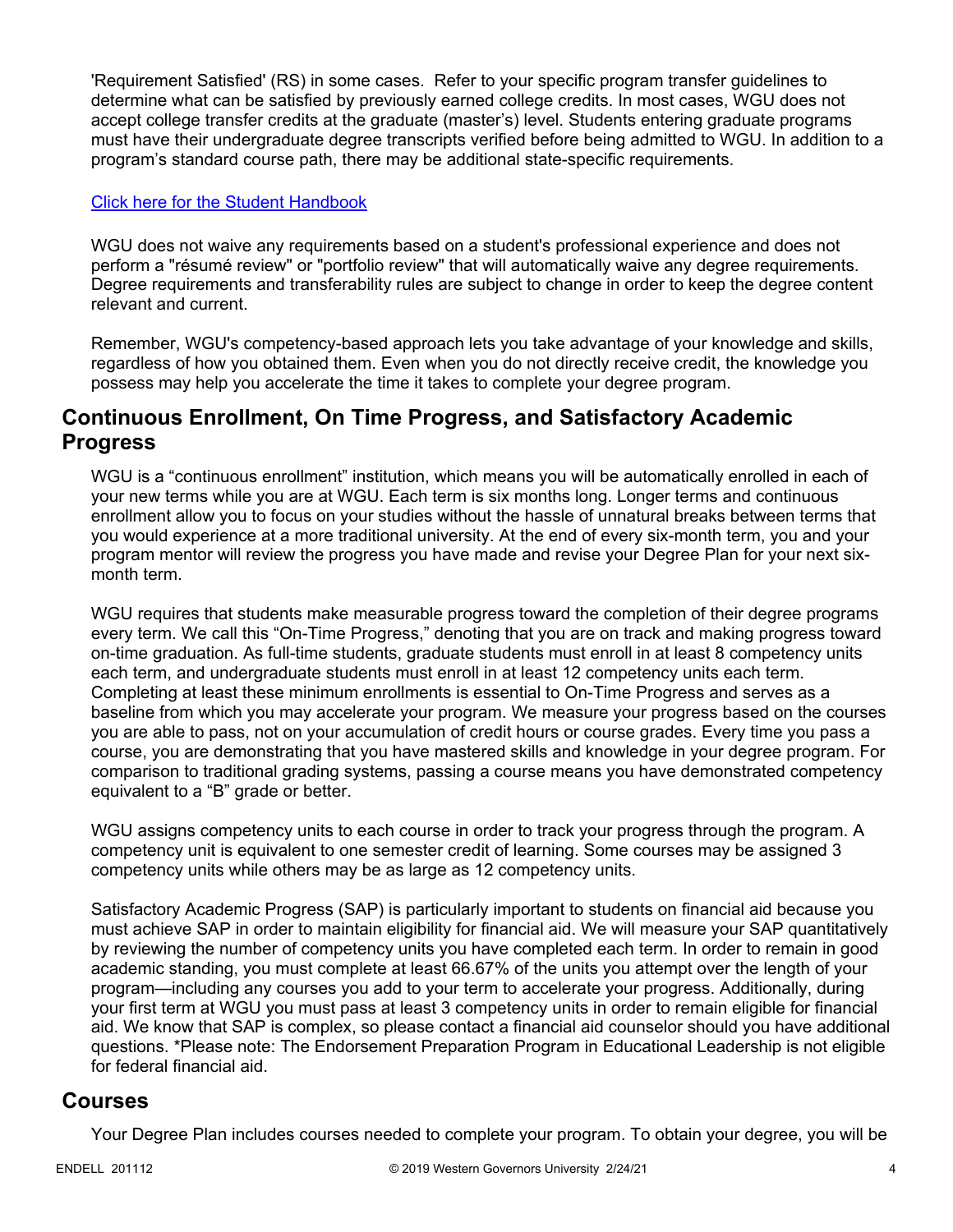required to demonstrate your skills and knowledge by completing the assessment(s) for each course. In general there are two types of assessments: performance assessments and objective assessments. Performance assessments contain, in most cases, multiple scored tasks such as projects, essays, and research papers. Objective assessments include multiple-choice items, multiple-selection items, matching, short answer, drag-and-drop, and point-and-click item types, as well as case study and videobased items. Certifications verified through third parties may also be included in your program. More detailed information about each assessment is provided in each course of study.

# **External Content & Basic Skills Exams**

Western Governors University requires that candidates pass the state-mandated content exam that aligns with their WGU program in addition to a basic skills exam (initial licensure programs only). Specific information regarding required content and basic skills exams required for each program and state can be found in the WGU Student Handbook. In many cases, it is the candidates' responsibility to register and pay for the required exams and submit their official passing score reports to WGU.

# **State Licensure Requirements**

Many states have specific licensure requirements that are not part of WGU programs that you will have to fulfill in addition to the degree requirements of your program. These state licensure requirements might include, but are not limited to: subject-specific licensure exams, state-specific teacher performance assessments, course work related to state history, basic skills exams, and background clearances. The WGU Student Handbook outlines the credentialing requirements of each state. Teacher candidates should consult the applicable section to become familiar with their state's expectations regarding licensure.

# **Learning Resources**

WGU works with many different educational partners, including enterprises, publishers, training companies, and higher educational institutions, to provide high-quality and effective learning resources that match the competencies you are developing. These vary in type, and may be combined to create the best learning experience for your course. A learning resource can be an e-textbook, online module, study guide, simulation, virtual lab, tutorial, or a combination of these. The cost of most learning resources are included in your tuition and Learning Resource Fee. They can be accessed or enrolled for through your courses. Some degree-specific resources are not covered by your tuition, and you will need to cover those costs separately. WGU also provides a robust library to help you obtain additional learning resources, as needed.

### Mobile Compatibility:

The following article provides additional details about the current state of mobile compatibility for learning resources at WGU. It includes a list that can be referenced to determine the mobile friendliness of all core course materials used in a program.

[Student Handbook article: Can I use my mobile device for learning resources?](https://cm.wgu.edu/t5/Frequently-Asked-Questions/Can-I-use-my-mobile-device-for-learning-resources/ta-p/396)

### **Standard Path**

As previously mentioned, competency units (CUs) have been assigned to each course in order to measure your academic progress. If you are an undergraduate student, you will be expected to enroll in a minimum of 12 competency units each term. Graduate students are expected to enroll in a minimum of 8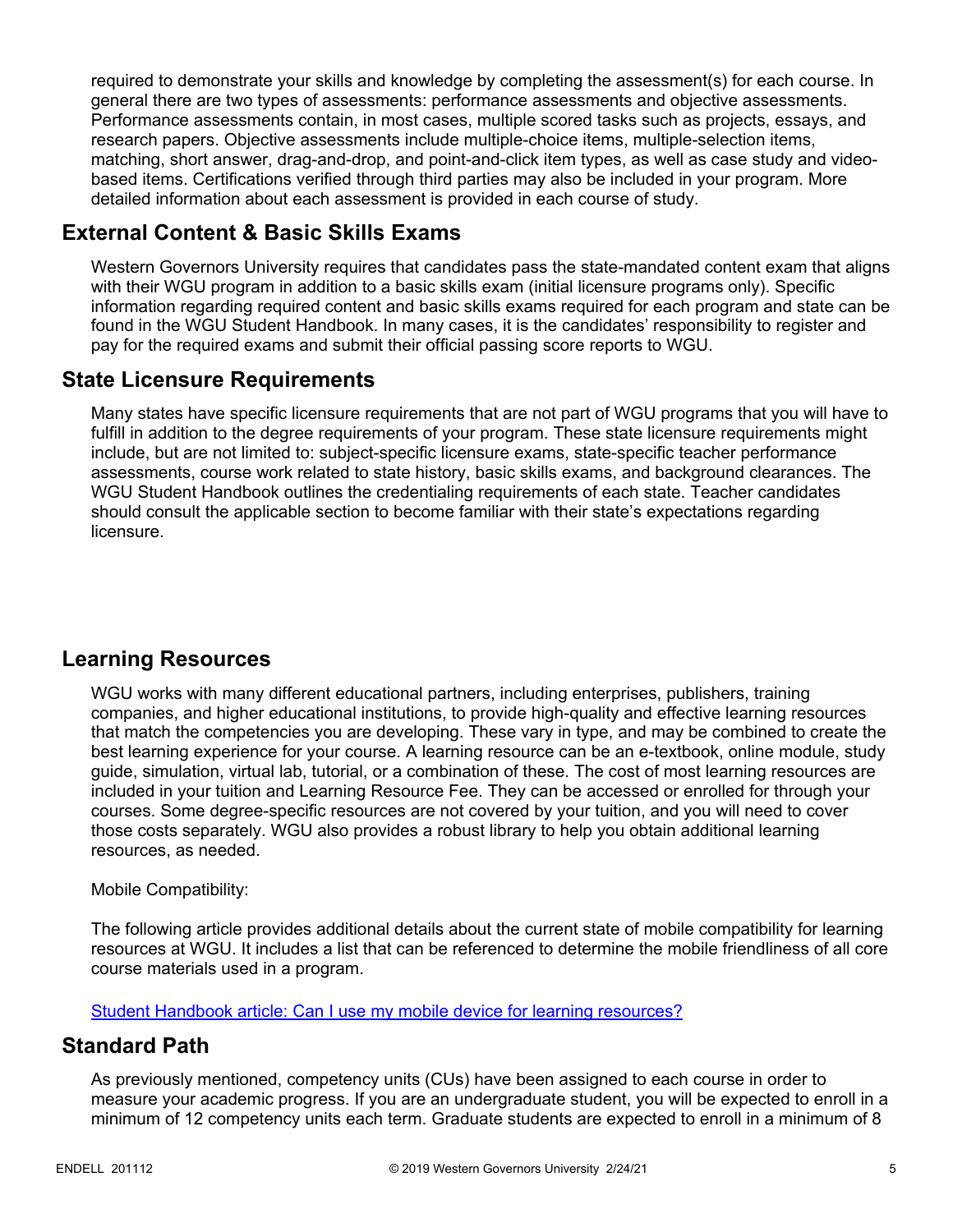competency units each term. A standard plan for a student for this program who entered WGU without any transfer units would look similar to the one on the following page. Your personal progress can be faster, but your pace will be determined by the extent of your transfer units, your time commitment, and your determination to proceed at a faster rate.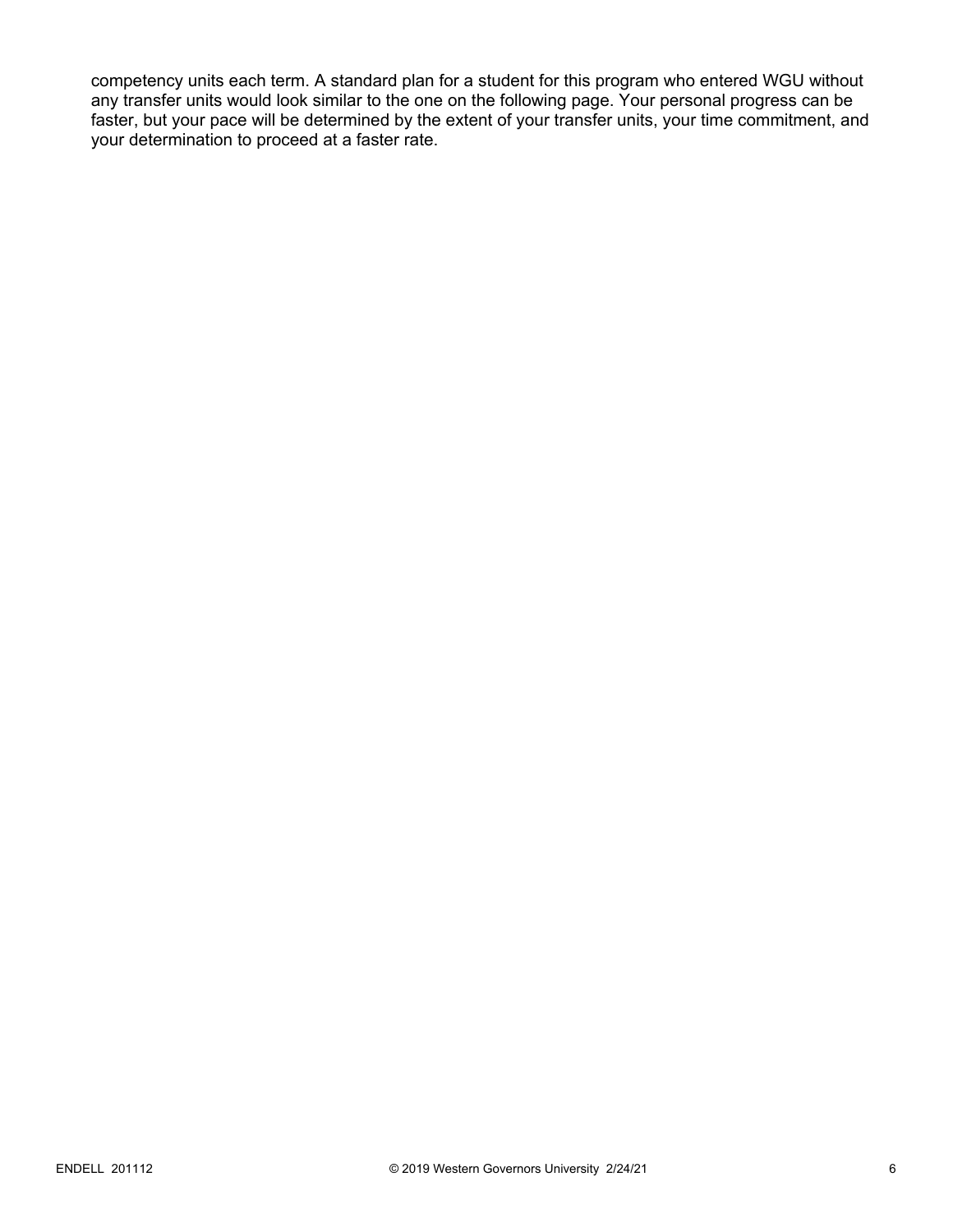# **Standard Path** *for* **Endorsement Preparation Program, English Language Learning (PreK-12)**

| <b>Course Description</b>                           | <b>CU<sub>s</sub></b> | Term           |
|-----------------------------------------------------|-----------------------|----------------|
| Culture                                             | 3                     |                |
| Language Production, Theory and Acquisition         | $\overline{4}$        |                |
| Theories of Second Language Acquisition and Grammar | 3                     |                |
| Assessment Theory and Practice                      | 3                     | $\mathfrak{D}$ |
| Planning, Implementing, Managing Instruction        | 4                     | 2              |
| Professional Role of the ELL Teacher                | 2                     | $\mathcal{D}$  |
| Subject Specific Pedagogy: ELL                      | 3                     | 3              |
| <b>Field Experience for ELL</b>                     | 3                     | 3              |

# **Changes to Curriculum**

WGU publishes an Institutional Catalog, which describes the academic requirements of each degree program. Although students are required to complete the program version current at the time of their enrollment, WGU may modify requirements and course offerings within that version of the program to maintain the currency and relevance of WGU's competencies and programs. When program requirements are updated, students readmitting after withdrawal from the university will be expected to re-enter into the most current catalog version of the program.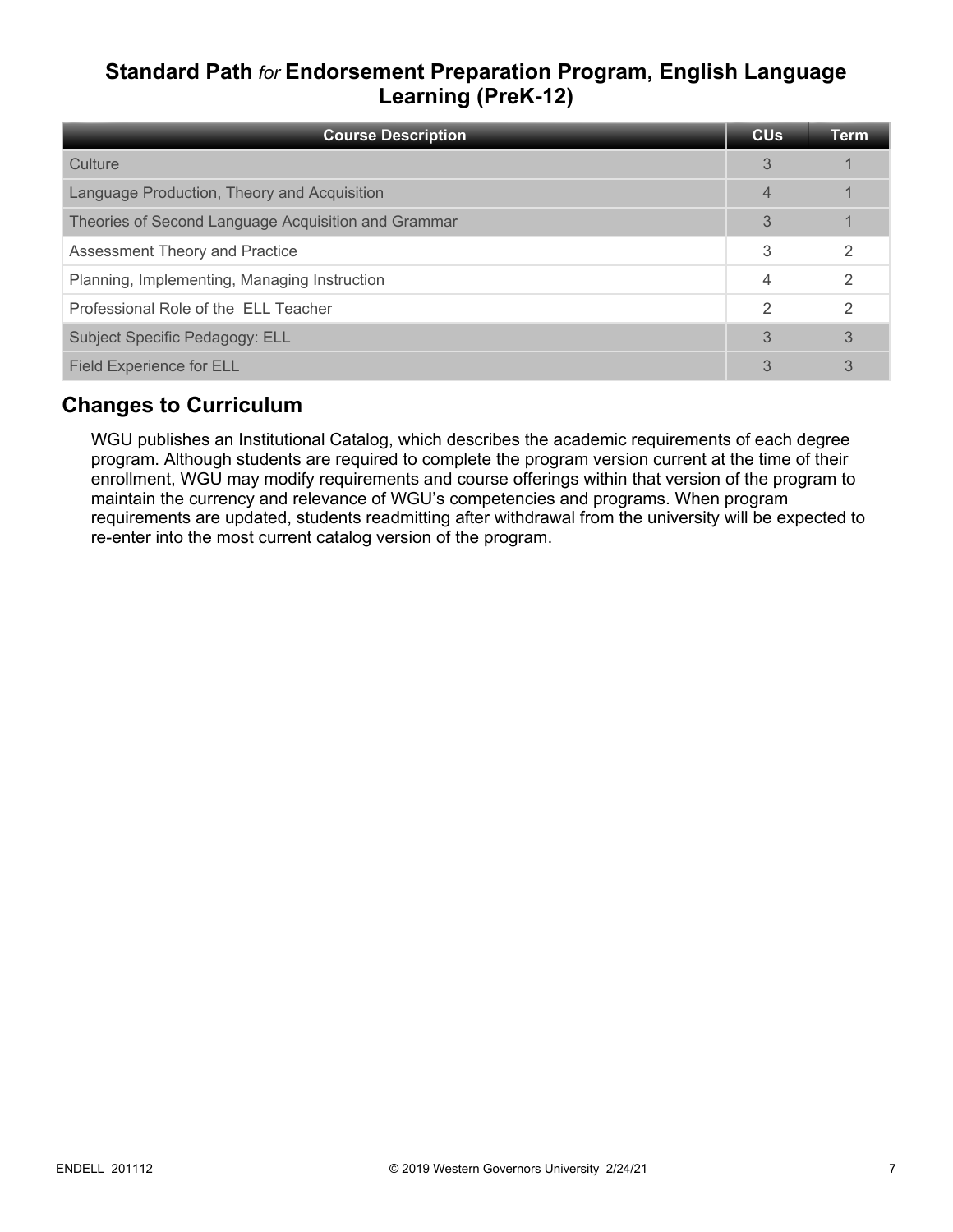# **Areas of Study** for **Endorsement Preparation Program, English Language Learning (PreK-12)**

The following section includes the areas of study in the program, with their associated courses. Your specific learning resources and level of instructional support will vary based on the individual competencies you bring to the program and your confidence in developing the knowledge, skills, and abilities required in each area of the degree. The Degree Plan and learning resources are dynamic, so you need to review your Degree Plan and seek the advice of your mentor regarding the resources before you purchase them.

# **English Language Learning**

#### **Culture**

Focuses on the nature and role of culture and the importance of cultural groups and cultural identity.

*This course covers the following competencies:*

- *Begin your course by discussing your course planning tool report with your instructor and creating your personalized course plan together.*
- *The graduate knows, understands, and uses knowledge of how cultural groups and students' cultural identities affect language learning and school achievement.*

#### **Language Production, Theory and Acquisition**

Language Production, Theory and Acquisition focuses on describing and understanding language and the development of language. It includes the study of acquisition theory, error correction strategies, and applied phonology.

*This course covers the following competencies:*

- *Begin your course by discussing your course planning tool report with your instructor and creating your personalized course plan together.*
- *The graduate understands language as a system and applies this understanding to help English language learning (ELL) students acquire and use English in listening, speaking, reading, and writing for social and academic purposes.*
- *The graduate understands and applies concepts, linguistic theories, research, knowledge of the structure of English, and sociolinguistics to facilitate the acquisition of new language in and out of classroom settings.*

#### **Theories of Second Language Acquisition and Grammar**

Theories of Second Language Learning Acquisition and Grammar covers content material in applied linguistics, including morphology, syntax, semantics, and grammar. Students will explore the role of dialect in the classroom, the connections between language and culture, and the theories of first and second language acquisition.

*This course covers the following competencies:*

- *Begin your course by discussing your course planning tool report with your instructor and creating your personalized course plan together.*
- *The graduate understands language as a system and applies this understanding to help English language learning (ELL) students acquire and use English in listening, speaking, reading, and writing for social and academic purposes.*
- *The graduate knows, understands, and uses the major concepts, principles, theories, and research related to the nature and role of culture in language development and academic achievement.*
- *The graduate understands and applies concepts, linguistic theories, research, knowledge of the structure of English, and sociolinguistics to facilitate the acquisition of new language in and out of classroom settings.*
- *The graduate knows, understands, and uses knowledge of how cultural groups and students' cultural identities affect language learning and school achievement.*

#### **Assessment Theory and Practice**

Assessment Theory and Practice focuses on issues central to assessment in the ELL environment, including high-stakes testing, standardized tests, placement and exit assessment, formative and summative assessments, and making adaptations in assessments to meet the needs of ELL students.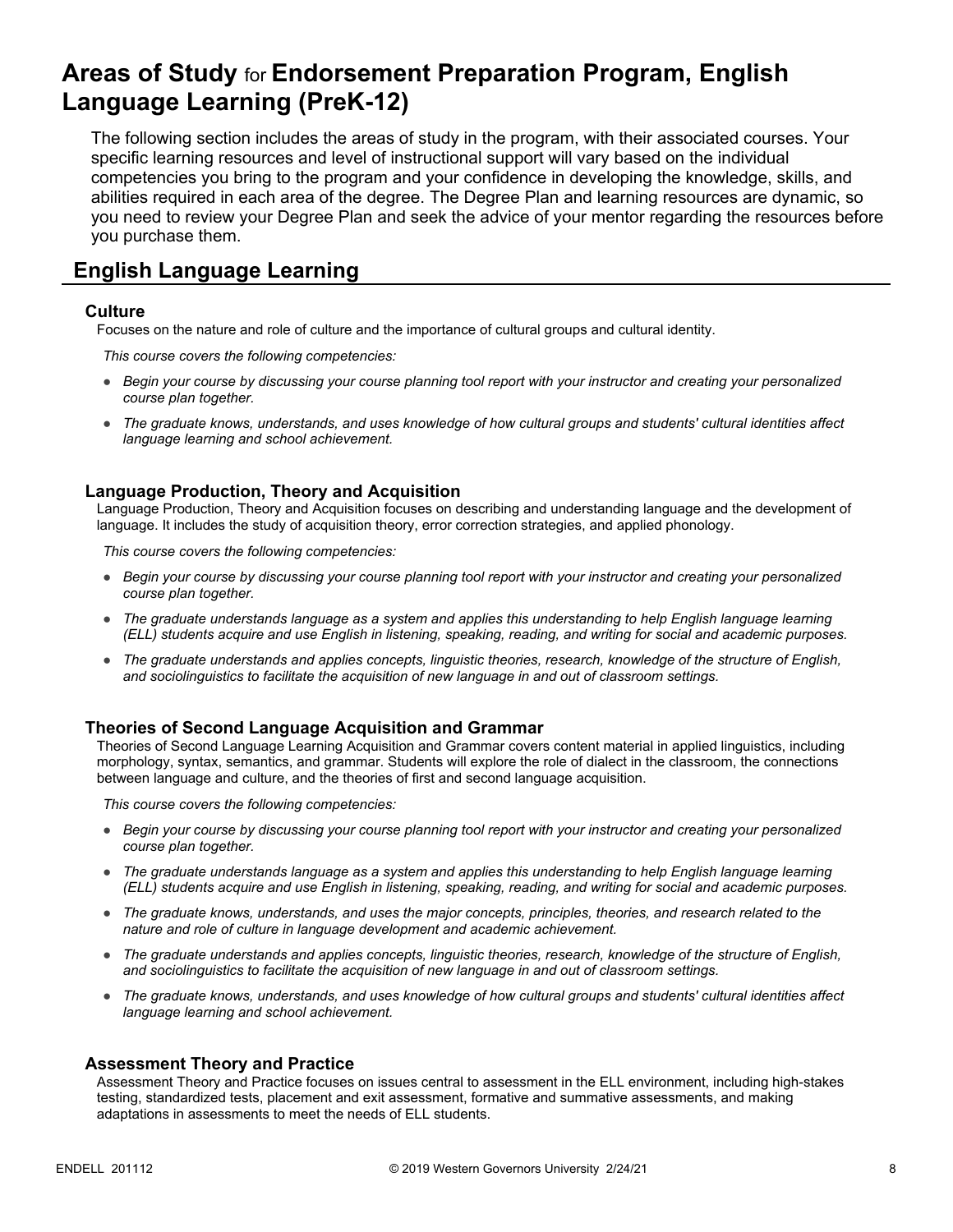*This course covers the following competencies:*

- *Begin your course by discussing your course planning tool report with your instructor and creating your personalized course plan together.*
- *The graduate understands various issues of IQ assessment (e.g., cultural and linguistic bias; political, social, and psychological factors) and special education testing (including gifted and talented); the importance of standards; and the difference between language proficiency and other types of assessment (e.g., standardized achievement tests of overall mastery) as they affect ELL student learning.*
- *The graduate knows and uses a variety of standards-based language proficiency instruments to inform instruction and understands the use of these instruments for identification, placement, and demonstration of language growth of ELL students.*
- *The graduate knows and uses a variety of performance-based assessment tools and techniques to inform instruction of ELL students.*

#### **Planning, Implementing, Managing Instruction**

Planning, Implementing, Managing Instruction focuses on a variety of philosophies and grade levels of English Language Learner (ELL) instruction. It includes the study of ELL listening and speaking, ELL reading and writing, specially designed academic instruction in English (SDAIE), and specific issues for various grade level instruction.

*This course covers the following competencies:*

- *Begin your course by discussing your course planning tool report with your instructor and creating your personalized course plan together.*
- *The graduate knows, understands, and applies concepts, research, and best practices to plan classroom instruction in a supportive learning environment for English language learner (ELL) students.*
- *The graduate knows, develops, manages, and implements a variety of standards-based teaching strategies and techniques for developing and integrating English listening, speaking, reading, and writing, and for accessing the core curriculum.*
- *The graduate is familiar with a wide range of standards-based materials, resources, and technologies, and chooses, adapts, and can use them in effective ELL and content teaching.*

#### **Professional Role of the ELL Teacher**

The Professional Role of the ELL Teacher focuses on issues of professionalism for the English Language Learning teacher and leader. This includes program development, ethics, engagement in professional organizations, serving as a resource, and ELL advocacy.

*This course covers the following competencies:*

- *Begin your course by discussing your course planning tool report with your instructor and creating your personalized course plan together.*
- *The graduate demonstrates knowledge of history, legal decisions, research, and current practice in the field of ELL teaching and applies this knowledge to improve teaching and learning.*
- *The graduate collaborates with and is prepared to serve as a resource to all staff, including paraprofessionals, to improve learning for all ELL students.*
- *The graduate demonstrates knowledge of design and implementation of ELL programs and models as well as the regulations affecting them.*

#### **Subject Specific Pedagogy: ELL**

Subject Specific Pedagogy: ELL integrates aspects of pedagogy, assessment, and professionalism in English Language Learning (ELL). A student develops and assesses aspects of language curriculum development including second language instruction, methods of second language assessment, and legal policy issues.

*This course covers the following competencies:*

- *Begin your course by discussing your course planning tool report with your instructor and creating your personalized course plan together.*
- *The graduate understands various issues of IQ assessment (e.g., cultural and linguistic bias; political, social, and psychological factors) and special education testing (including gifted and talented); the importance of standards; and the difference between language proficiency and other types of assessment (e.g., standardized achievement tests of*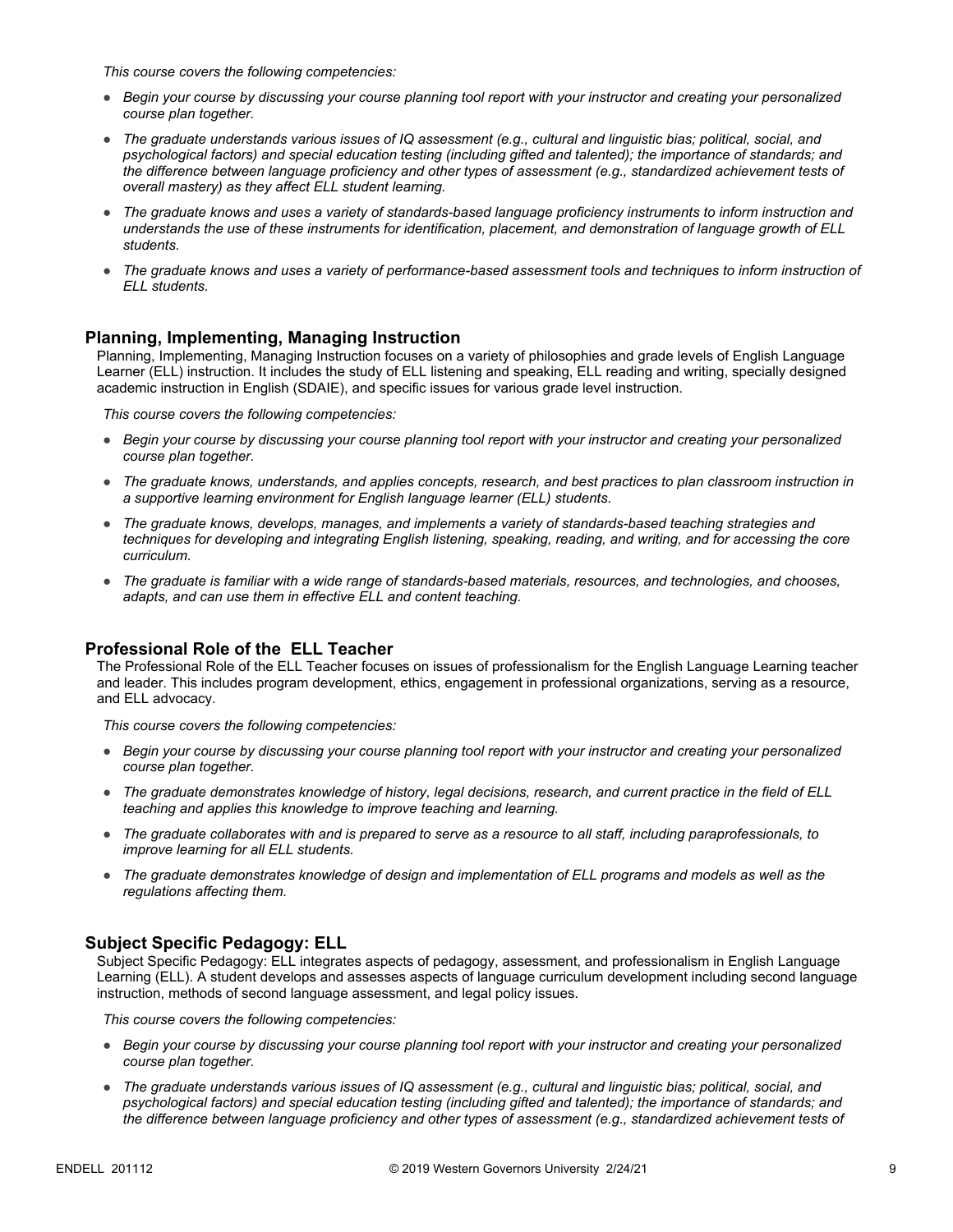*overall mastery) as they affect ELL student learning.*

- *The graduate demonstrates knowledge of history, legal decisions, research, and current practice in the field of ELL teaching and applies this knowledge to improve teaching and learning.*
- *The graduate knows, understands, and applies concepts, research, and best practices to plan classroom instruction in a supportive learning environment for English language learner (ELL) students.*
- *The graduate knows and uses a variety of standards-based language proficiency instruments to inform instruction and understands the use of these instruments for identification, placement, and demonstration of language growth of ELL students.*
- *The graduate understands the importance of acting as a professional resource, advocating for English language learner (ELL) students, and building partnerships with students' families.*
- *The graduate knows, develops, manages, and implements a variety of standards-based teaching strategies and techniques for developing and integrating English listening, speaking, reading, and writing, and for accessing the core curriculum.*
- *The graduate knows and uses a variety of performance-based assessment tools and techniques to inform instruction of ELL students.*

#### **Field Experience for ELL**

Field Experience for ELL is the field experience component of the English Language Learning program. In this experience, students are required to complete a minimum of 15 hours of video observations for both elementary and secondary levels. Additionally, a supervised teaching experience that is face-to-face with English language learners (ELL) according to the minimum time requirements of the student's state is required. The purpose of this course is to assess the ability of students, including their engagement in field experience activities, ability to reflect on and then plan standards-based instruction in ELL, and their ability to locate and effectively use resources for teaching ELL to meet the needs of their individual learners.

*This course covers the following competencies:*

- *Begin your course by discussing your course planning tool report with your instructor and creating your personalized course plan together.*
- *The graduate knows, understands, and applies concepts, research, and best practices to plan classroom instruction in a supportive learning environment for English language learner (ELL) students.*
- *The graduate understands language as a system and applies this understanding to help English language learning (ELL) students acquire and use English in listening, speaking, reading, and writing for social and academic purposes.*
- *The graduate knows, understands, and uses the major concepts, principles, theories, and research related to the nature and role of culture in language development and academic achievement.*
- *The graduate understands and applies concepts, linguistic theories, research, knowledge of the structure of English, and sociolinguistics to facilitate the acquisition of new language in and out of classroom settings.*
- *The graduate knows, understands, and uses knowledge of how cultural groups and students' cultural identities affect language learning and school achievement.*
- *The graduate understands the importance of acting as a professional resource, advocating for English language learner (ELL) students, and building partnerships with students' families.*
- *The graduate knows, develops, manages, and implements a variety of standards-based teaching strategies and techniques for developing and integrating English listening, speaking, reading, and writing, and for accessing the core curriculum.*